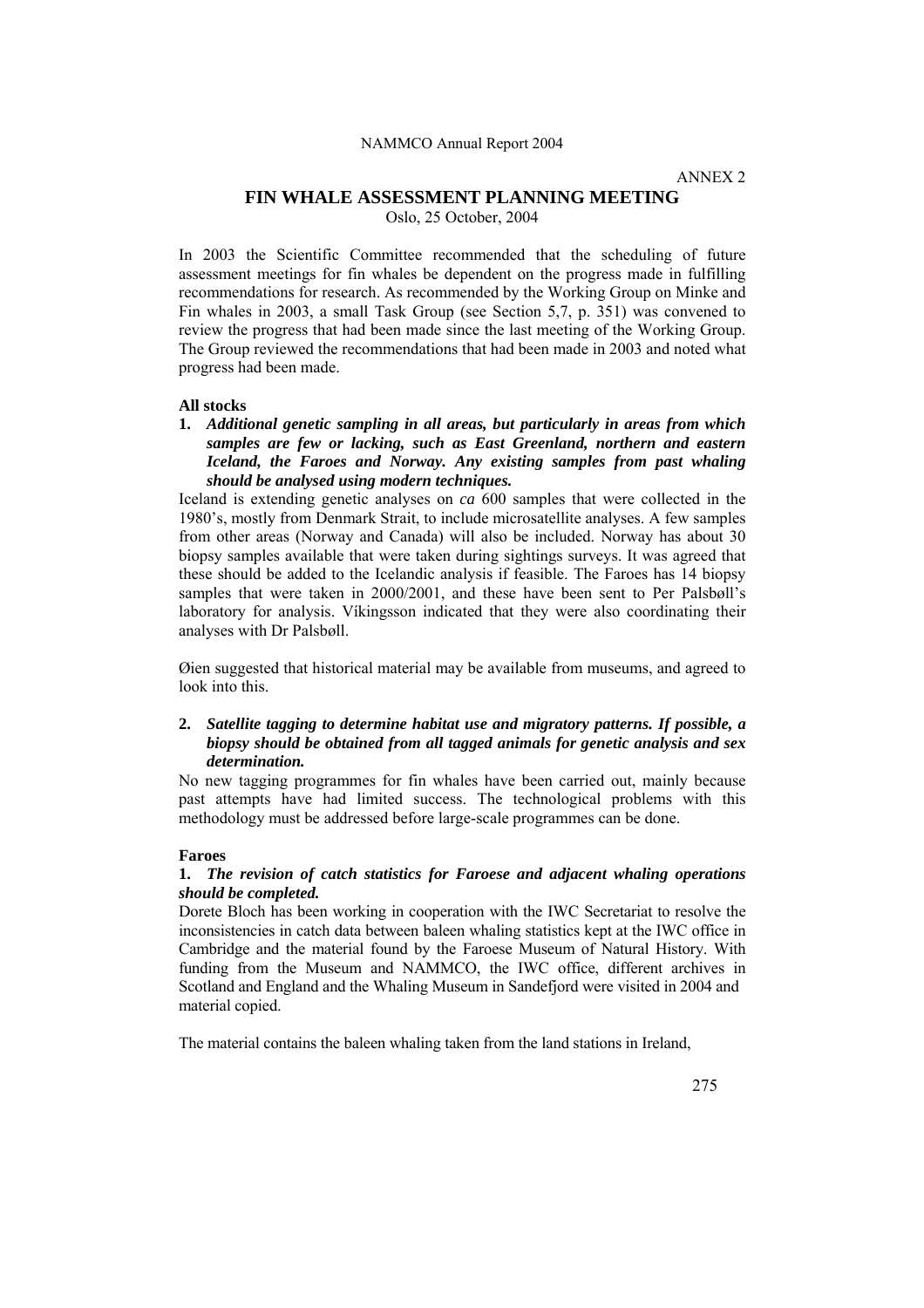# Fin Whale Assessment Planning Meeting

Orkney, the Shetlands, the Faroes, Norway, and the pelagic Norwegian catch. The material is under preparation now and later the Faroese Museum of Natural History and the IWC office will end up with catch records agreed by both institutions.

# **2.** *The feasibility of preparing a CPUE index from Faroese and adjacent whaling operations should be investigated.*

The Task Group recommended that Bloch investigate this after the catch series has been corrected.

#### **3.** *Biopsy sampling for genetic analysis from the Faroes and adjacent areas should be continued. Existing biopsy samples should be analysed as soon as possible***.**

No samples have been taken in recent years and the Task Group encouraged further biopsy sampling over as wide an area as possible. As noted above the analysis of existing samples is in progress.

**4.** *Satellite tagging should continue once methodological/technical issues are addressed.*

See above.

# **East Greenland-Iceland Stock**

**1.** *The early CPUE series (1901-1915) should be reanalysed and split between eastern and western Icelandic whaling areas. The possibility of using data prior to 1901 should be investigated.*

No progress has been made on this issue. The Task Group strongly recommended that these analyses should be completed by July 2005.

**2.** *If new catches are taken, samples should be taken if possible both within and outside the traditional whaling grounds. The material should be investigated to get an updated view of age structure and sex distribution on and outside the whaling grounds, and biological parameters such as age at sexual maturity and fecundity.* 

There have been no catches.

**3.** *Additional samples for genetic analysis are required particularly from areas outside the traditional whaling grounds, such as East Greenland and northern and eastern Iceland.*

No new samples are available. The Task Group recommended that the feasibility of conducting biopsy sampling during sighting surveys in these areas be investigated.

**4.** *Existing analyses of data on biological parameters from previous commercial and research whaling should be published as soon as possible.* 

No progress has been made on this recommendation.

*5. Satellite tagging should be attempted to investigate the movements of fin whales, particularly between the traditional whaling grounds west of Iceland and areas outside.* 

See above.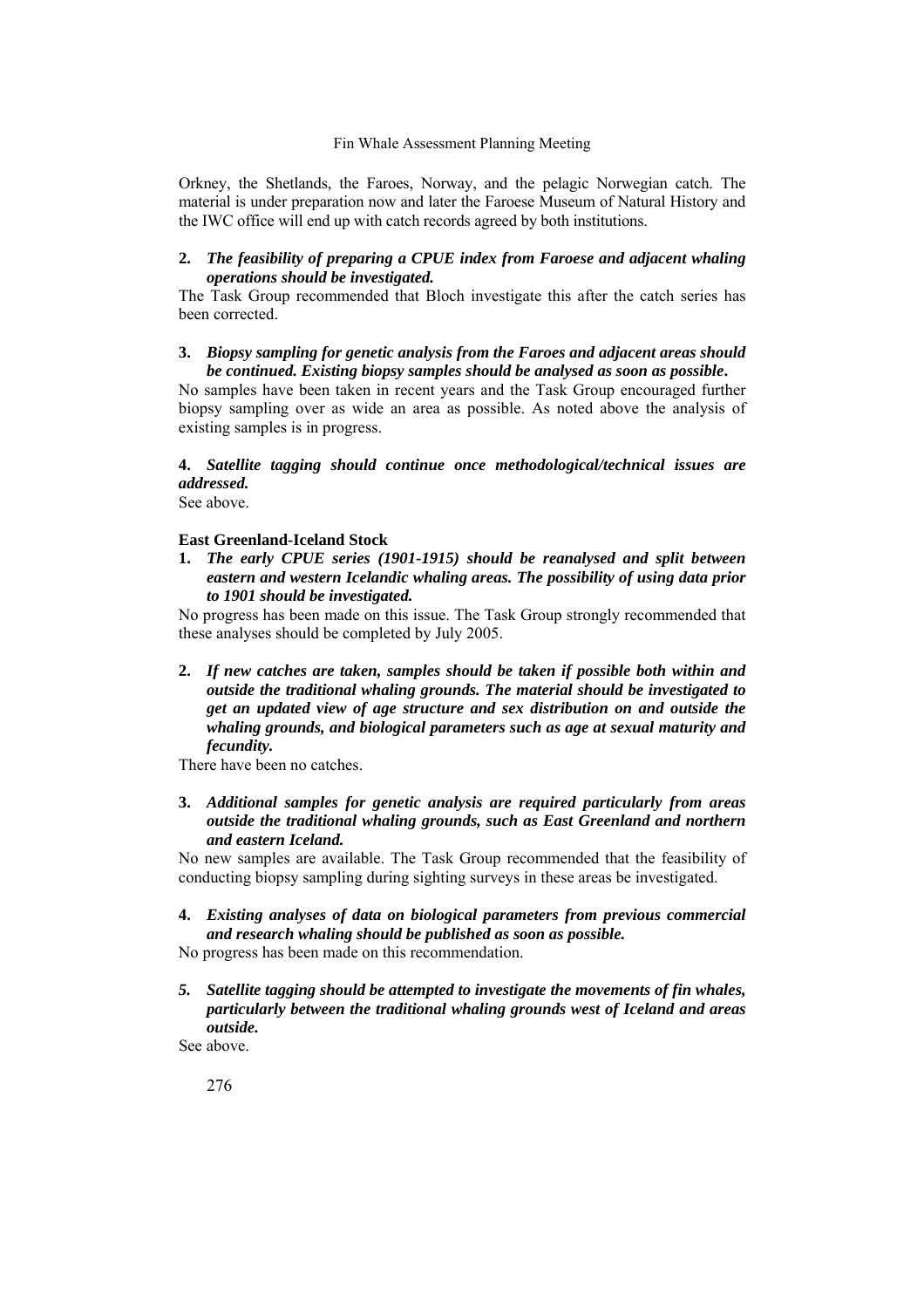#### NAMMCO Annual Report 2004

# **6.** *To facilitate the development of spatially structured models to better represent the overall dynamics, it was recommended that all data (catch, effort, catch-atage, sightings survey abundance and mark-recapture) be split into 4 subareas.*

No progress as yet. Pike agreed to work with Gunnlaugsson on splitting the abundance estimates in this way.

#### **Other (Primarily North Norway)**

## **1.** *Preparation of abundance estimates from the 1996-2001 survey series.*

Øien provided a working paper (SC/12/20) that gave estimates for fin, sperm and humpback whales from this survey series. The Task Group recommended that the estimate for fin whales for the areas of overlap with the NASS-2001 survey should be compared and a combined estimate derived if feasible. Pike and Øien agreed to do this in cooperation with Gunnlaugsson.

#### **2.** *Revision of catch statistics.*

The 2003 Working Group recommended that Bloch extend her work on the Faroese data to include Norwegian, Irish and northern British Isles land stations. The catch data includes information on catch position, and therefore can be aggregated by any potential stock division and might provide a basis for valuable CPUE series. Unfortunately no funding was available from Norway to complete this work. The Task Group strongly recommended that this work be funded.

# **3.** *Preparation of a CPUE series if possible.*

Dependent on above.

# **4** *Collection of additional biopsy samples for genetic analysis, and analysis of existing samples in a timely manner.*

As reported above about 30 samples have been collected during Norwegian surveys. Øien reported that more samples would be collected on an opportunistic basis.

# **5.** *Satellite tagging once methodological/technical problems have been addressed.*  See above.

#### **Critical Items**

The Task Group agreed on some high priority tasks that must be completed before a productive assessment meeting can be held. If such a meeting is to be held in Autumn 2005, these tasks should be completed by July 2005.

#### *Faroes*

1. Genetic analyses of existing and additional samples, combined with those from other areas;

- 2. Completion of revised catch series and development of a CPUE series if feasible;
- 3. Collection of additional samples for genetic analyses, if possible.

# *EGI*

1. Spatial disaggregation of abundance, catch, and mark-recapture data as previously described;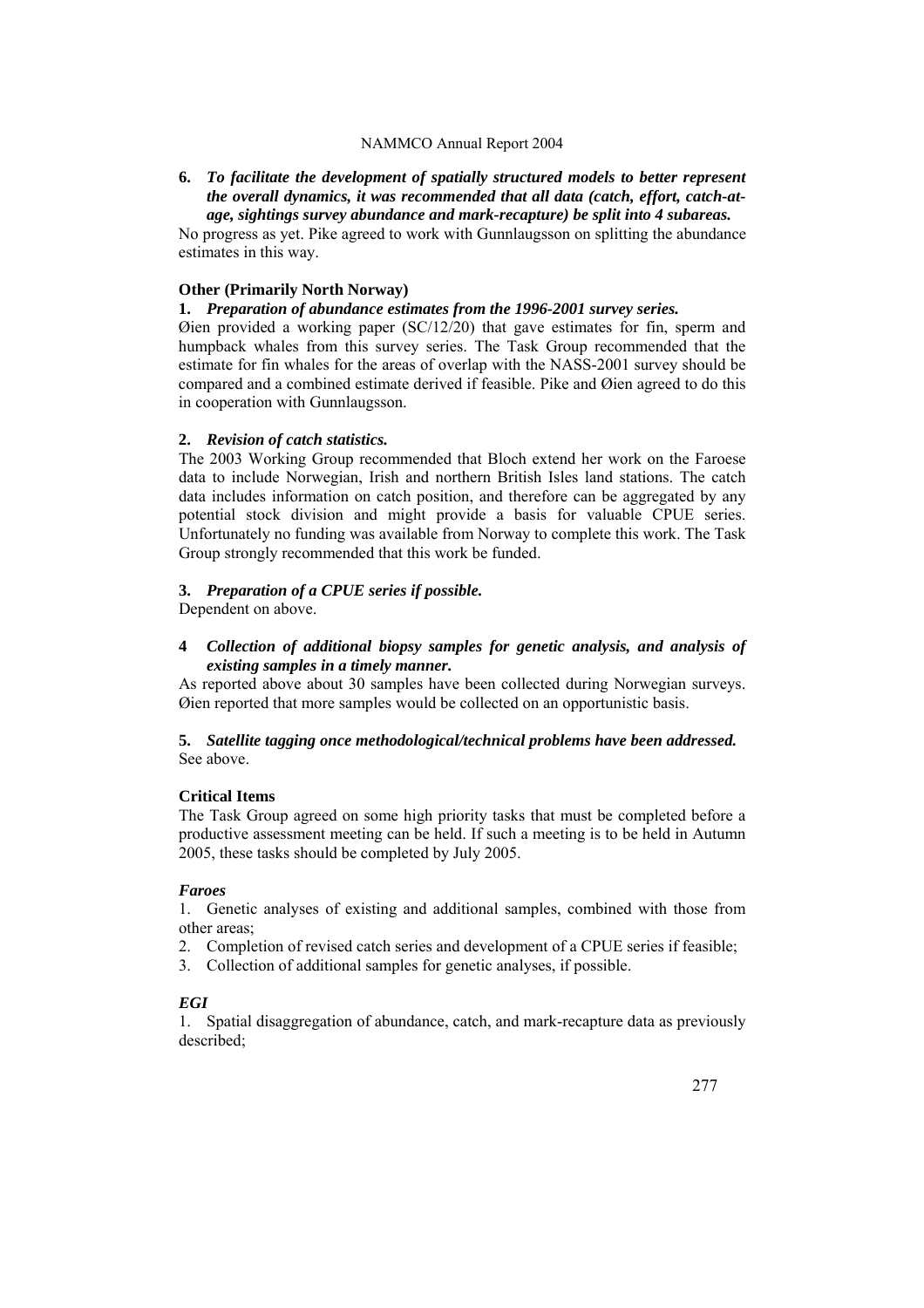# Fin Whale Assessment Planning Meeting

2. Genetic analyses of existing samples combined with those from other areas;

# *Other (mainly North Norway)*

- 1. Rectification and verification of catch data as described above, and development of a CPUE series. Additional funding is required for both these tasks;
- 2. Analysis of genetic samples in combination with those from other areas.